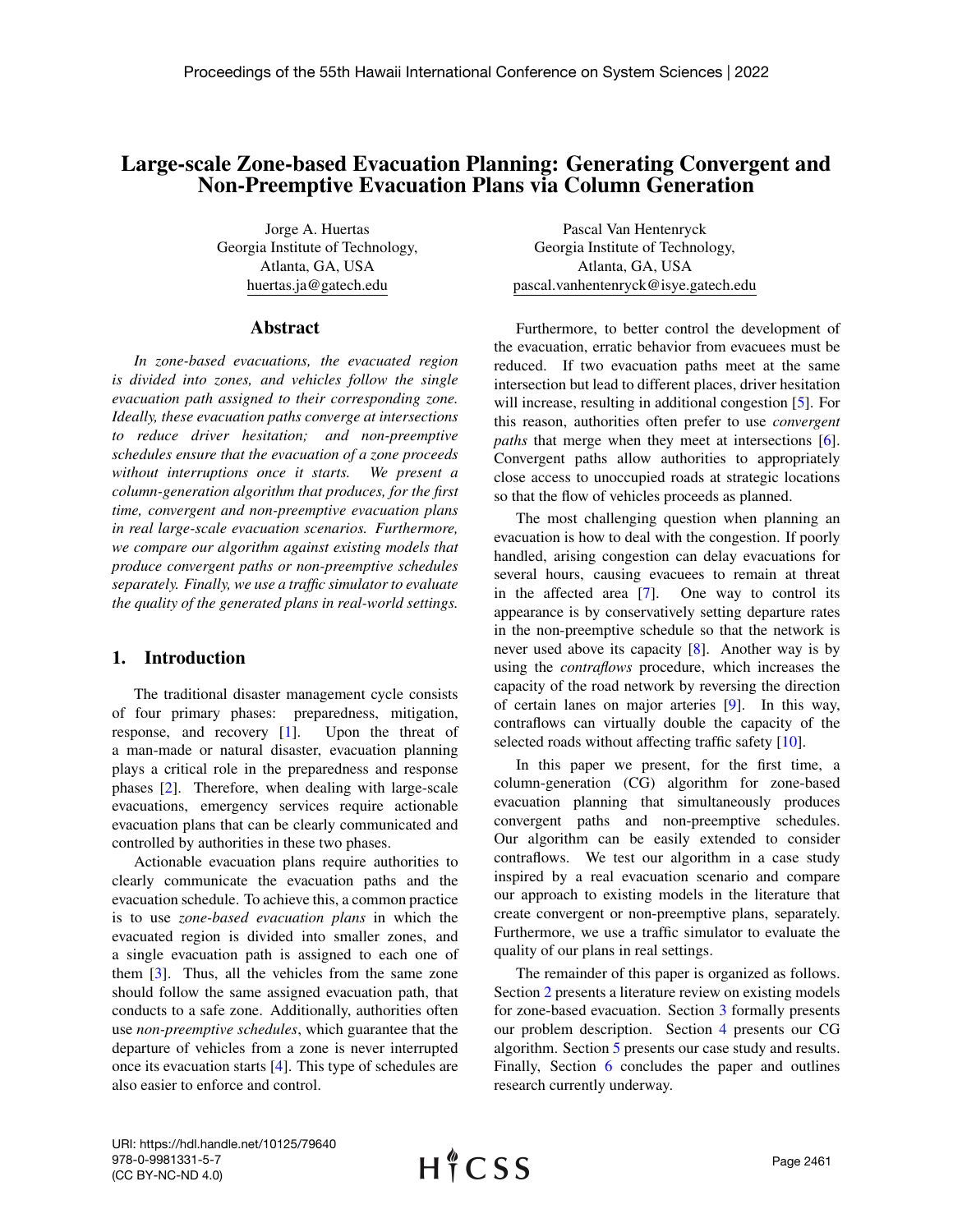### <span id="page-1-0"></span>2. Literature Review

Evacuation planning models can be classified according to their precision level at a macroscopic or microscopic scale [\[11,](#page-9-10) [12\]](#page-9-11). Models at the macroscopic scale usually focus on strategic decisions, consider evacuees as homogeneous, and use network flows models in graphs expanded over discretized time [\[11\]](#page-9-10). For example, Lim et al. [\[13\]](#page-9-12) evacuate three regions in the Greater Houston area in Texas using a capacity constrained network flow model on a time-expanded network. Models at a microscopic scale commonly use simulation models to capture the movement, behavior, and interactions of evacuees [\[12\]](#page-9-11). Pel et al. [\[14\]](#page-9-13) presented a review on traffic simulation models used for evacuation planning. Models at the less-known mesoscopic scale usually couple optimization and simulation models in iterative feedback loops [\[15\]](#page-9-14). In this paper, we follow the macroscopic trend of using a time-expanded network in our optimization model; and we use a traffic simulator to microscopically evaluate the resulting evacuation plans.

The *zone-based evacuation planning problem* (ZEPP), firstly introduced by Pillac et al.  $[16]$ , aims to find a single evacuation path for every zone at a macroscopic scale. To solve it, Pillac et al. [\[10\]](#page-9-9) proposed a conflict-based path generation (CPG) heuristic that produces evacuation plans in a small computational time, with neither convergent paths nor non-preemptive schedules.

The problem of finding convergent paths for the ZEPP (C-ZEPP) was solved by Romanski and Van Hentenryck [\[17\]](#page-9-16) using a Benders decomposition (Benders Convergent) algorithm. Their restricted master problem (RMP) is based on a tree-design problem (TDP) that maximizes the number of evacuated vehicles in a predefined time horizon while producing convergent paths in a network with aggregated capacities over time. The subproblem is a flow scheduling problem (FSP) that maximizes the number of evacuated vehicles and schedules their flow along the convergent paths (generated by the RMP) while ensuring the network capacity at any time. They used Pareto-optimal cuts to speed up the convergence of the algorithm, which stops when both the RMP and FSP evacuate the same number of vehicles. Furthermore, they embedded this Benders Convergent (B-C) algorithm within a binary search that finds the minimum clearance time of the evacuation. Although the B-C algorithm generates convergent paths efficiently, it does not produce non-preemptive schedules.

Even et al. [\[18\]](#page-9-17) and Artigues et al. [\[19\]](#page-9-18) find non-preemptive schedules for an evacuation using

constraint programming (CP). Their models receive as input parameters the unique evacuation routes for each zone and determine their evacuation start times and their departure rates. Other approaches formulate the problem as a resource-constrained project scheduling problem (RCPSP) [\[20\]](#page-9-19). For example, Artigues et al. [\[21\]](#page-9-20) propose a RCPSP model using a static network where every arc is a resource, the evacuation of a zone is a job that requires these resources, and the exchange of resources between jobs is constrained by conditional time lags. As all of these approaches receive the evacuation routes as inputs and focus on scheduling evacuees, they are more concerned with operational decisions. In contrast, in this paper we deal with strategic or tactical decisions by jointly considering the design of the evacuation routes and the scheduling of evacuees.

The problem of jointly determining the routes and the non-preemptive schedules for the ZEPP (NP-ZEPP) was solved by Pillac et al. [\[22\]](#page-9-21) and Hasan and Van Hentenryck [\[23\]](#page-9-22) by introducing the concept of response curves to model the behavioral response of the individuals to evacuation orders [\[14\]](#page-9-13). A response curve models the departure rate of a zone once its evacuation starts. Thus, a *plan* for a given zone is determined by three components: an evacuation path, an evacuation start time, and a response curve for vehicles in that zone to follow. They presented a CG (CG-NP) algorithm for the NP-ZEPP in which columns are plans for zones and the RMP is a set partitioning problem that selects a plan for every zone while ensuring the network capacity. Hasan and Van Hentenryck [\[23\]](#page-9-22) solve in parallel multiple pricing subproblems (PSPs) that generate feasible plans for every zone and every response curve. They do so by solving a shortest path problem with resource constraints (SPPRC) in every PSP using a hybrid approach that first computes  $k$ -shortest paths  $[24]$  until finding an elementary one or hitting a  $K$  threshold and switching to solve the CSP using a mixed-integer programming (MIP) model. Although this CG-NP algorithm produced evacuation plans with non-preemptive schedules, the resulting paths were not convergent.

The use of contraflows has been extensively studied in the literature. Kim et al. [\[25\]](#page-9-24) demonstrated that the problem of selecting which arcs to be used in contraflow in an evacuation network is  $N \mathcal{P}$ -hard. Recently, Pyakurel [\[26\]](#page-9-25) presented efficient algorithms for the quickest evacuation planning problem using contraflows and flow-dependent transit times. Hasan and Van Hentenryck [\[4,](#page-9-3) [8\]](#page-9-7) presented a systematic review and comparison of all the existing models for the ZEPP in settings with and without contraflows, but none of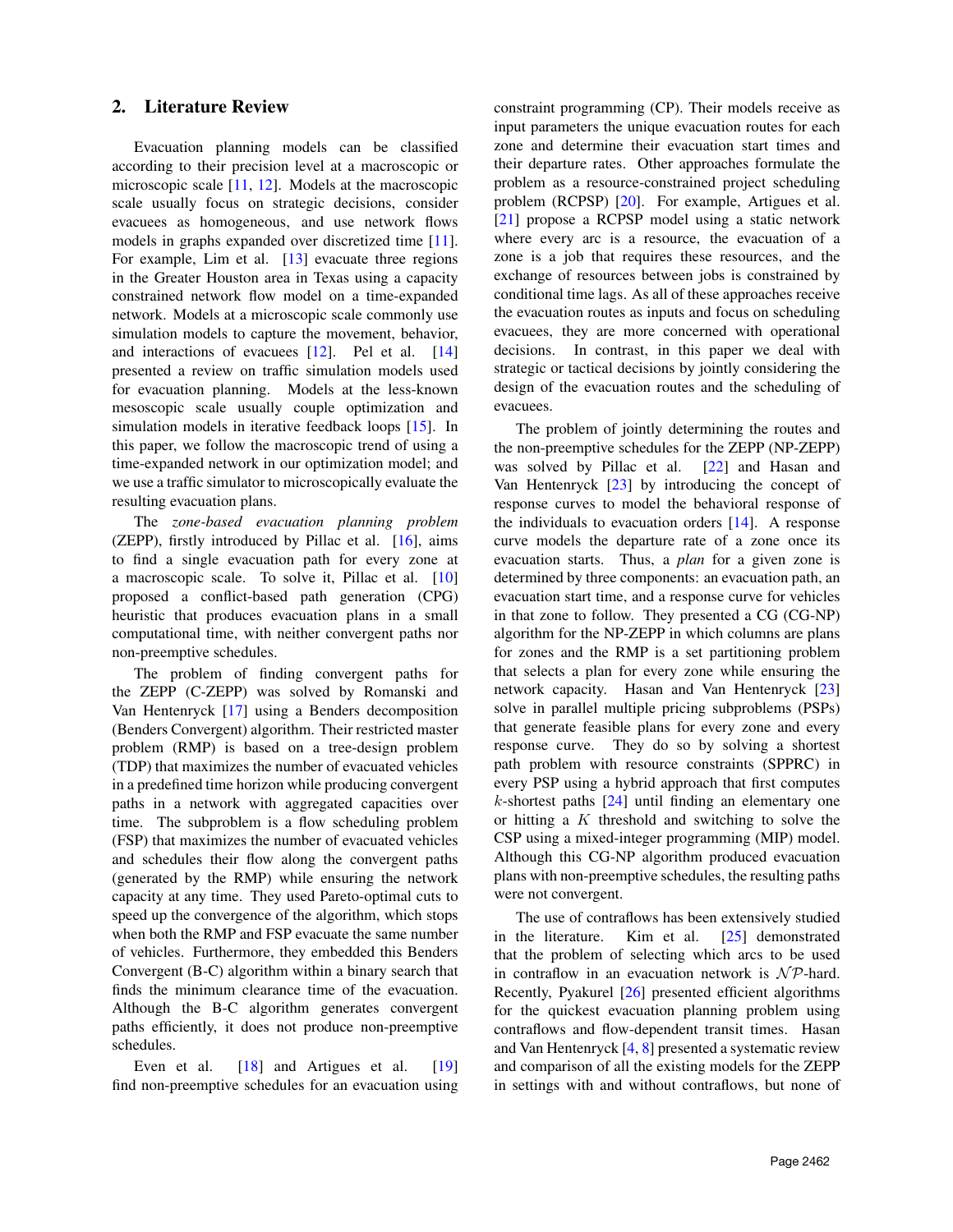the compared models produced convergent paths and non-preemptive schedules simultaneously.

In this paper, we present a CG algorithm for the ZEPP that considers contraflows and, for the first time, simultaneously produces convergent paths and non-preemptive schedules. Our RMP is a set partitioning problem that selects a plan for every zone and generates convergent paths while ensuring the network capacity. The additional convergent constraints in the RMP enforce the PSPs to produce elementary paths. Thus, every PSP is a SPPRC solved using the Pulse algorithm [\[27\]](#page-9-26) that outperforms the hybrid approach proposed by Hasan and Van Hentenryck [\[23\]](#page-9-22). We compare the performance and the generated plans of the B-C, the CG-NP, and our algorithm from a macroscopic perspective. Finally, we use a traffic simulator to evaluate the quality of the generated plans.

### <span id="page-2-0"></span>3. Problem Description

Consider an example evacuation scenario in which 20 vehicles have to be evacuated from one evacuation zone (i.e., 0) and there are two available safe zones (i.e., A and B). To represent this scenario, let  $\mathcal{G} = (\mathcal{N} =$  $\mathcal{E} \cup \mathcal{T} \cup \mathcal{S}, \mathcal{A}$  be a *static graph* in which  $\mathcal{E}, \mathcal{T}$ , and  $S$  are the sets of evacuation, transit, and safe nodes, that represent evacuation zones, intersections of the road network, and safe zones, respectively; and  $A$  is the set of arcs that represent segments of the road network. For every evacuation node  $k \in \mathcal{E}$ , let  $d_k$  be its demand, which represents the number of vehicles to be evacuated. For every arc  $e \in A$ , let  $\tau_e$  be its travel time and  $u_e$ its capacity (vehicles per unit time). Let  $\mathcal{A}_c \subseteq \mathcal{A}$  be the subset of arcs that can be used in contraflow and let  $\bar{e} \in A_c$  be the unique arc that goes in the opposite direction of arc  $e \in \mathcal{A}_c$ . Figure [1](#page-2-1) presents the static graph of this example. Arcs in  $A_c$  appear with their corresponding opposite next to them.



<span id="page-2-1"></span>Figure 1. Static graph

To model traffic flow over time, we convert our static graph into a *time-expanded graph*  $G^x = (\mathcal{N}^x, \mathcal{A}^x)$ . We first discretize time into periods of equal length. Let  $\mathcal{H} = [0, h] \subset \mathbb{Z}$  be the set of periods in the planning horizon. Let  $\Lambda(i) = \{ i_t | t \in \mathcal{H} \}$  be the set of *time-space copies* of node  $i \in \mathcal{N}$  and let v be a *virtual sink node*. Thus,  $\mathcal{N}^x = \bigcup_{i \in \mathcal{N}} \Lambda(i) \cup \{v\}$ . For every static arc  $e = (i, j) \in \mathcal{A}$  and every period  $t \in \mathcal{H}$ , let  $e_t = (i_t, j_{t+\tau_e})$  be a *movement arc* that allows vehicles to flow through space and time. Each movement arc  $e_t$  is a time-space copy of e with capacity  $u_{e_t} = u_e$ . Let  $\mathcal{M}_e = \set{e_t = (i_t, j_{t+\tau_e}) \mid t, t+\tau_e \in \mathcal{H}}$  be the set of movement arcs generated by arc  $e = (i, j) \in \mathcal{A}$ . Thus, the set of all movement arcs is  $A_m^x = \bigcup_{e \in A} \mathcal{M}_e$ . Let  $\mathcal{A}^x_w = \{ (k_t, k_{t+1}) \mid k \in \mathcal{E}, t \in \mathcal{H}, t < h \}$  be the set of *waiting arcs* that allow vehicles to wait until their departure. Let  $\mathcal{A}_{s}^{x} = \{ (i_{t}, v) | i \in \mathcal{S}, t \in \mathcal{H} \}$  be the set of *sink arcs* that allow vehicles to reach the virtual sink node after arriving to a safe node. Waiting and sink arcs have infinite capacity. Thus,  $\mathcal{A}^x = \mathcal{A}^x_m \cup \mathcal{A}^x_w \cup \mathcal{A}^x_s$ . We further remove from the time-expanded graph every node and arc that cannot be reached from an evacuation node at period 0 or that cannot reach the virtual sink node. Finally, we let  $n \in \mathcal{N}^x$  and  $\alpha \in \mathcal{A}^x$  be a generic node and arc in  $\mathcal{G}^x$ ; and  $\delta^-(\cdot)$  and  $\delta^+(\cdot)$  be the sets of incoming and outgoing arcs of *any* node in N or  $\mathcal{N}^x$ . Figure [2](#page-2-2) presents the time-expanded graph in our example. Removed nodes and arcs are greyed out, every arc is labeled with its capacity, and all movement arcs  $\mathcal{M}_e$  are in the same color as static arc  $e \in \mathcal{A}$ .



<span id="page-2-2"></span>Figure 2. Time-expanded graph

Let  $\mathcal{F}_k$  be the set of predefined response curves associated with evacuation node  $k \in \mathcal{E}$  that model the number of departing vehicles from  $k$  at every period after its start period  $t_0 \in \mathcal{H}$ . For every  $f \in \mathcal{F}_k$ , let F be its cumulative function. Let  $D_k(t)$  be the number of departing vehicles from evacuation node  $k \in \mathcal{E}$  at period  $t \in \mathcal{H}$  under response curve  $f \in \mathcal{F}_k$ . Formally,

$$
D_k(t) = \begin{cases} 0, & \text{if } t < t_0; \\ f(t - t_0), & \text{if } t \ge t_0. \end{cases}
$$
 (1)

Figure [3](#page-3-1) shows the values of  $D_k(t)$  under different response curves with an evacuation start time  $t_0 = 60$ .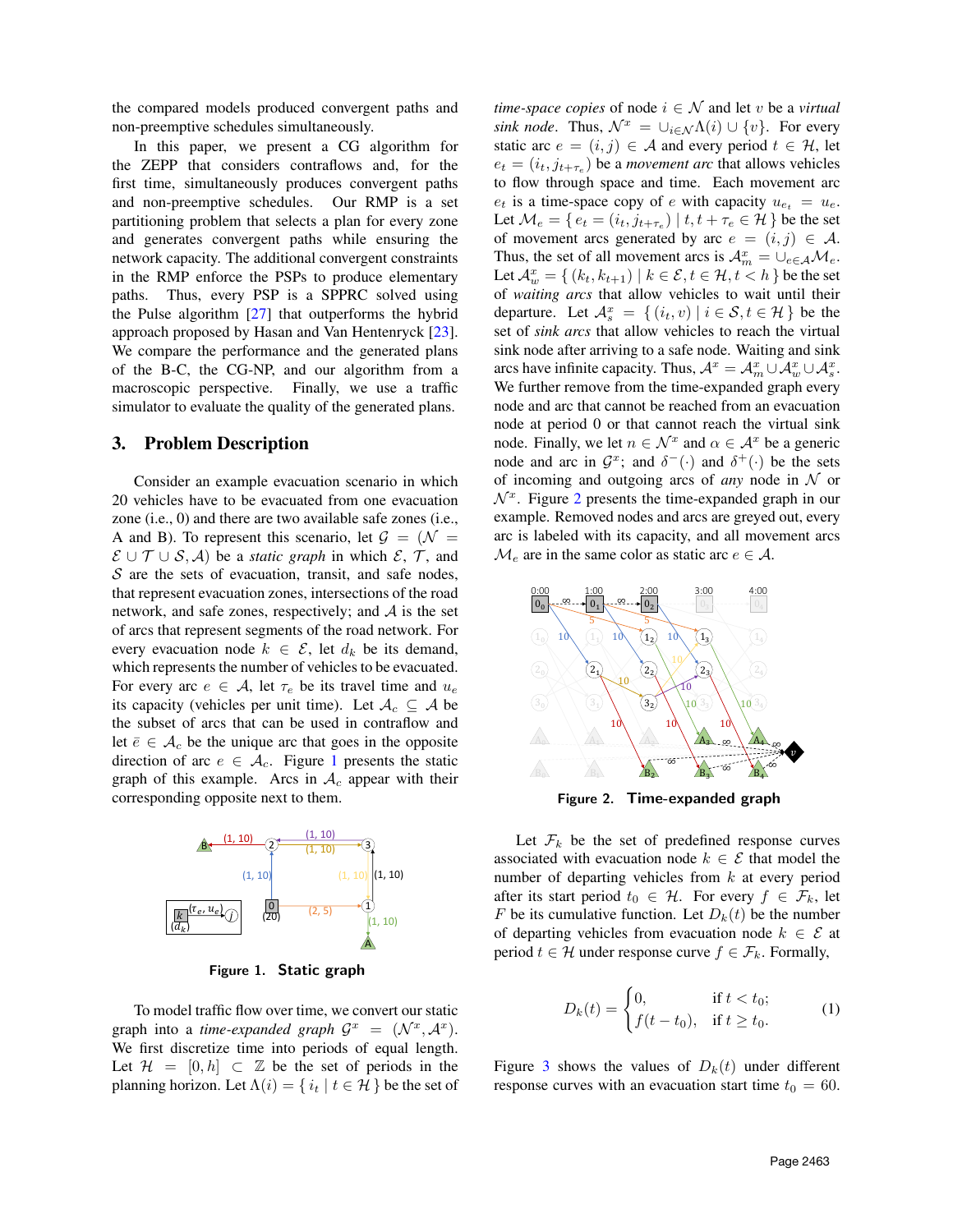Clearly,  $D_k(t)$  can be used to define a non-preemptive schedule (i.e., uninterrupted departures).



<span id="page-3-1"></span>Figure 3. Number of departing vehicles with different response curves (from [\[22\]](#page-9-21))

The following definitions are necessary to formally describe our problem.

<span id="page-3-4"></span>**Definition 1.** A graph  $\mathcal{G} = (\mathcal{N}, \mathcal{A})$  is *connected* if for each  $k \in \mathcal{E}$ , there exists a path P from k to a safe node. **Definition 2.** A graph  $\mathcal{G} = (\mathcal{N}, \mathcal{A})$  is *convergent* if for each  $i \in \mathcal{E} \cup \mathcal{T}$ , the outdegree of i is 1.

As stated by Even et al. [\[6\]](#page-9-5), any connected evacuation graph  $G$  has a connected and convergent subgraph  $\mathcal{G}'$ . If an evacuation graph is connected and convergent, each evacuation node has a unique path to a safe zone. Now we are ready to formally define our problem.

**Definition 3.** Given a connected evacuation graph  $\mathcal{G}$ , the Convergent and Non-preemptive Evacuation Planning Problem (CNP-ZEPP) consists on finding a convergent subgraph  $\mathcal{G}' \subseteq \mathcal{G}$ , an evacuation start time  $t_0 \in \mathcal{H}$ , and a response curve  $f \in \mathcal{F}_k$  for every evacuation node  $k \in \mathcal{E}$ that maximizes the number of evacuated vehicles in the minimum number of periods available and respects the network capacity.

Definition 4. The CNP-ZEPP with Contraflows (CNP-ZEPP-CF) has the addition of finding the subset  $\mathcal{A}_c^* \subseteq \mathcal{A}_c$  of arcs to be used in contraflow.

### <span id="page-3-0"></span>4. The Column-Generation Algorithm

The key idea behind our CG algorithm for the CNP-ZEPP (CG-CNP), which we borrow from Pillac et al. [\[22\]](#page-9-21), is to generate *time-response plans* for the evacuation nodes, henceforward referred to as *plans*. A plan for the evacuation node  $k \in \mathcal{E}$  is of the form  $p = \langle P, f, t_0 \rangle$ , where P is an evacuation path in the static graph (it should start at  $k$  and end at a safe node) that vehicles in k should follow;  $f \in \mathcal{F}_k$  is a response curve specifically adapted for k's demand from a predefined set  $\mathcal F$  of response curves; and  $t_0$  is the period at which the vehicles from  $k$  start evacuating following the response curve  $f$ .

Our CG-CNP is composed by a restricted master problem (RMP) and multiple Pricing Subproblems (PSPs). The RMP is the linear relaxation of an integer program (IP) that selects plans for every evacuation node from a small subset of available generated plans, while ensuring network capacity. Each PSP, one for every evacuation node and every response curve, generates feasible promising plans that improve the incumbent solution. The algorithm has two phases: a column-generation phase and a last iteration. At every iteration of the column-generation phase, we first solve the RMP and then the PSPs until no other promising plan is generated. Then, in the last iteration, we solve the RMP as an IP with the generated columns. Thus, our algorithm is a heuristic for the CNP-ZEPP. We refer the interested reader to  $[28, 29]$  $[28, 29]$  $[28, 29]$  for a review of techniques and applications of CG on MIPs.

#### 4.1. The Restricted Master Problem

The RMP is a set partitioning problem that selects plans from a subset of generated plans while ensuring that the selected plans induce a convergent graph and respect its capacity. Its objective is a multi-criteria function that aims to minimize the evacuation time and maximize the number of evacuated vehicles.

Let  $\Omega'_k$  be the subset of generated plans for evacuation node  $k \in \mathcal{E}$ , initially populated with an empty plan that evacuates no vehicles. Thus,  $\Omega'$  =  $\cup_{k \in \mathcal{E}} \Omega'_k$  is the subset of all generated plans. Let  $\omega(e)$  ⊂  $\Omega'$  be the subset of generated plans whose path contains arc  $e \in A$ , i.e.,  $\omega(e) = \{ p \in \Omega' \mid e \in p \}$ . Let  $a_{p,e_t}$ be the flow of vehicles on arc  $e \in A$  at period  $t \in \mathcal{H}$ induced by plan  $p \in \Omega'$ . Let  $c_p$  be the cost of plan  $p \in \Omega'_k$ , which considers the time at which vehicles arrive to a safe zone and heavily penalizes the number of non-evacuated vehicles. Formally,  $c_p$  is defined as

$$
c_p = \sum_{e \in p} \sum_{t \in \mathcal{H}} c_{e_t} \cdot a_{p, e_{e_t}} + \bar{c} \cdot \bar{d}_p, \tag{2}
$$

where  $c_{e_t}$ , defined by Equation [\(3\)](#page-3-2), is a cost for movement arc  $e_t \in \mathcal{A}_m^x$  that tallies the normalized time at which a vehicle arrives in a safe node;  $\bar{c}$ , defined by Equation [\(4\)](#page-3-3), is a heavy penalty for every non evacuated vehicle; and  $\overline{d}_p$  is the number of vehicles from  $k \in \mathcal{E}$ that could not be evacuated using plan  $p \in \Omega'_k$ .

<span id="page-3-2"></span>
$$
c_{e_t} = c_{(i,j)_t} = \begin{cases} \frac{t}{h}, & \text{if } j \in \mathcal{S};\\ 0, & \text{otherwise}; \end{cases}
$$
 (3)

<span id="page-3-3"></span>
$$
\bar{c} = 100 \cdot \max_{e_t \in \mathcal{A}_m^x} \{c_{e_t}\} \cdot \max_{k \in \mathcal{E}} \{d_k\};\tag{4}
$$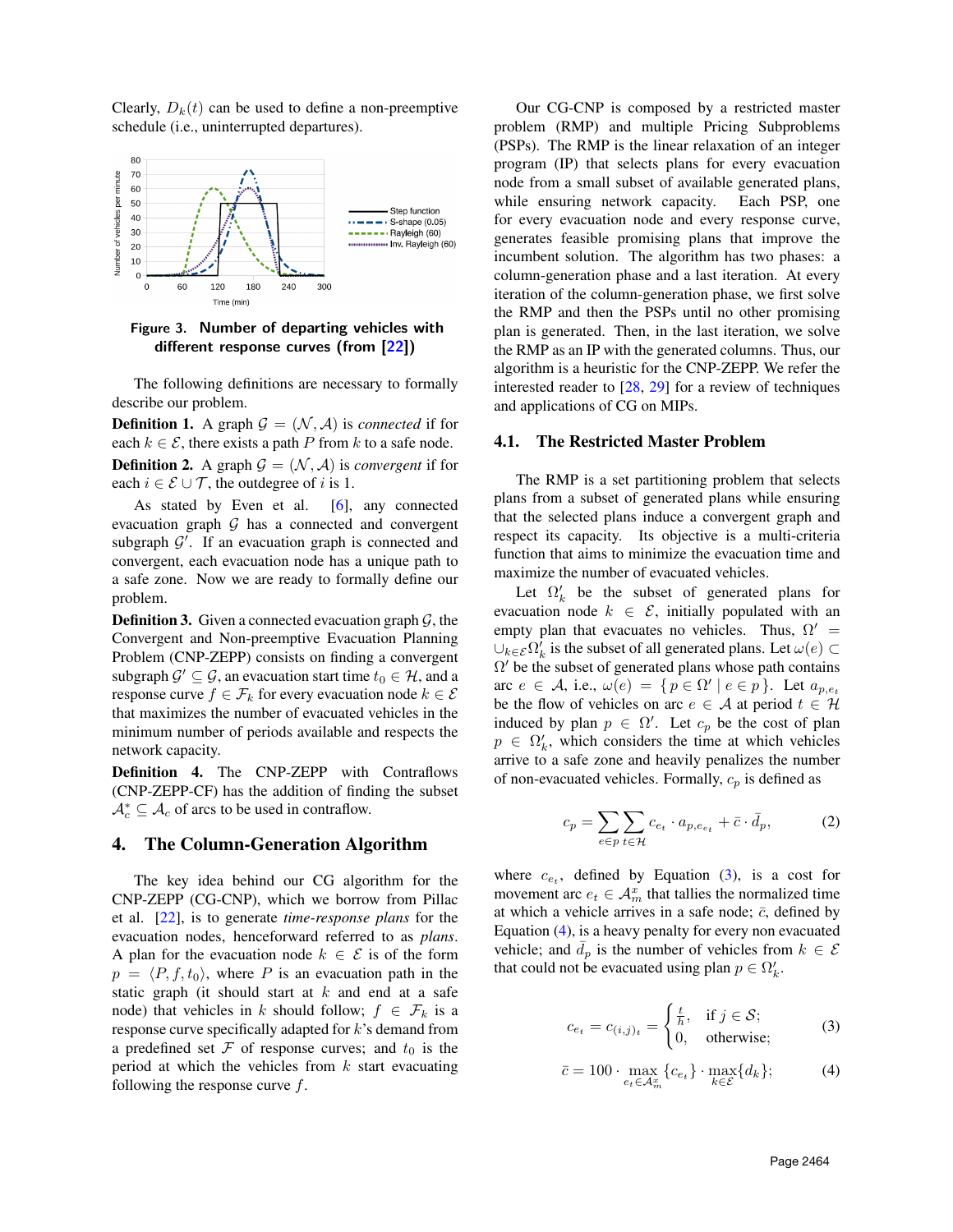The RMP considers a binary variable  $y_p$  that indicates whether plan  $p \in \Omega'$  is selected and a binary variable  $x_e$  that indicates if arc  $e \in A$  is included in the convergent graph. The mathematical formulation of the RMP is as follows:

<span id="page-4-0"></span>
$$
\text{minimize } \sum_{p \in \Omega'} c_p \cdot y_p \tag{5}
$$

Subject to,

$$
\sum_{p \in \Omega'_k} y_p = 1, \qquad \forall \ k \in \mathcal{E}; \qquad (6)
$$

$$
\sum_{e \in \delta^+(i)} x_e \le 1, \qquad \forall \ i \in \mathcal{T}; \qquad (7)
$$

$$
\sum_{p \in \omega(e)} y_p \le |\omega(e)| \cdot x_e, \quad \forall e \in \mathcal{A}; \qquad (8)
$$

$$
\sum_{p \in \omega(e)} a_{p,e_t} \cdot y_p \le u_{e_t}, \qquad \forall e_t \in \mathcal{A}_m^x; \quad (9)
$$

$$
y_p \in [0, 1], \qquad \forall \ p \in \Omega'; \qquad (10)
$$

$$
x_e \in [0, 1], \qquad \forall e \in \mathcal{A}. \qquad (11)
$$

Objective function [\(5\)](#page-4-0) is a multi-criteria function that jointly minimizes the overall time of the evacuation and maximizes the number of evacuated vehicles. Constraints [\(6\)](#page-4-1) guarantee that a plan is selected for every evacuation node. Constraints [\(7\)](#page-4-2) guarantee that the resulting evacuation graph is convergent (see Definition [2\)](#page-3-4). Constraints [\(8\)](#page-4-3) prevent from selecting a plan that uses an arc not present in the convergent graph. Constraints [\(9\)](#page-4-4) preserve the capacity of the network. Constraints  $(10)$ - $(11)$  define the variables' domain.

After solving the RMP at every iteration of the column-generation phase, we retrieve the dual variables  $\{\pi_k\}, \{\pi_e\}, \text{ and } \{\pi_{e_t}\}\text{ of constraints (6), (8), and (9),}$  $\{\pi_k\}, \{\pi_e\}, \text{ and } \{\pi_{e_t}\}\text{ of constraints (6), (8), and (9),}$  $\{\pi_k\}, \{\pi_e\}, \text{ and } \{\pi_{e_t}\}\text{ of constraints (6), (8), and (9),}$  $\{\pi_k\}, \{\pi_e\}, \text{ and } \{\pi_{e_t}\}\text{ of constraints (6), (8), and (9),}$  $\{\pi_k\}, \{\pi_e\}, \text{ and } \{\pi_{e_t}\}\text{ of constraints (6), (8), and (9),}$  $\{\pi_k\}, \{\pi_e\}, \text{ and } \{\pi_{e_t}\}\text{ of constraints (6), (8), and (9),}$  $\{\pi_k\}, \{\pi_e\}, \text{ and } \{\pi_{e_t}\}\text{ of constraints (6), (8), and (9),}$ respectively and plug them into the PSPs. Finally, in the last iteration, we set the variables to binary.

### 4.2. The Pricing Subproblem

The PSP is in charge of finding promising plans to include in the RMP. Since each plan is independent to the others, multiple PSPs, one for every evacuation node  $k \in \mathcal{E}$  and every response curve  $f \in \mathcal{F}_k$ , can be solved concurrently in parallel to find multiple promising plans. Therefore, henceforward in this subsection, when we refer to a promising plan  $p$ , we imply that  $p$  is for evacuation node  $k \in \mathcal{E}$  and uses response curve  $f \in \mathcal{F}_k$ .

A promising plan has a negative reduced cost in the RMP, implying that the new plan will decrease the objective function if it enters the RMP basis. Thus, <span id="page-4-7"></span>the PSP minimizes the reduced cost  $r_p$  of the generated plan. Namely,

$$
r_p = \bar{c} \cdot \bar{d}_p - \pi_k - \sum_{e \in p} \pi_e + \sum_{e_t \in \mathcal{A}_m^x} (c_{e_t} - \pi_{e_t}) \cdot a_{p,e_t}.
$$
 (12)

<span id="page-4-1"></span>Let us gain insight on the above expression. First, note that the only term that is independent to the plan's path is  $\pi_k$ . Thus, to find a plan with negative reduced cost, we can find a path  $P$  and a start time  $t_0$  that minimizes the other terms in Equation  $(12)$ . Let these terms be grouped as:

<span id="page-4-9"></span><span id="page-4-3"></span><span id="page-4-2"></span>
$$
C_f^k(P, t_0) = \bar{c} \cdot \bar{d}_p - \sum_{e \in p} \pi_e + \sum_{e_t \in \mathcal{A}_m^x} (c_{e_t} - \pi_{e_t}) \cdot a_{p, e_t}.
$$
\n(13)

<span id="page-4-6"></span><span id="page-4-5"></span><span id="page-4-4"></span>Second, consider the highlighted time-expanded path  $\{0_0, 0_1, 2_2, B_3, v\}$  in Figure [4.](#page-4-8) Its projected path in the static graph is  $\{0, 2, B\}$ , which departs from 0 at period 1. Let the generated plan use this (static) path and this start period. Then, vehicles will also use the other non-highlighted (time-expanded) path in Figure [4.](#page-4-8) Since the generated plan's response curve is known *a priori*, the highlighted time-expanded path uniquely determines the flow of vehicles in advance. Thus, flows can be aggregated in advance.



<span id="page-4-8"></span>Figure 4. Path in the time-expanded graph

Therefore, to jointly find a path  $P$  (in the static graph) and an evacuation start period  $t_0$  for a new plan (for evacuation node  $k \in \mathcal{E}$ ), we can just find path  $P^x$ (in the time-expanded graph) from  $k_0$  to v. P is the projected path of  $P<sup>x</sup>$  into the static network and  $t_0$  is the period at which  $P<sup>x</sup>$  departs from a time-space node  $\Lambda(k)$  using any movement arc.

To find a path  $P^x$  that minimizes  $C_f^k(P, t_0)$ , it is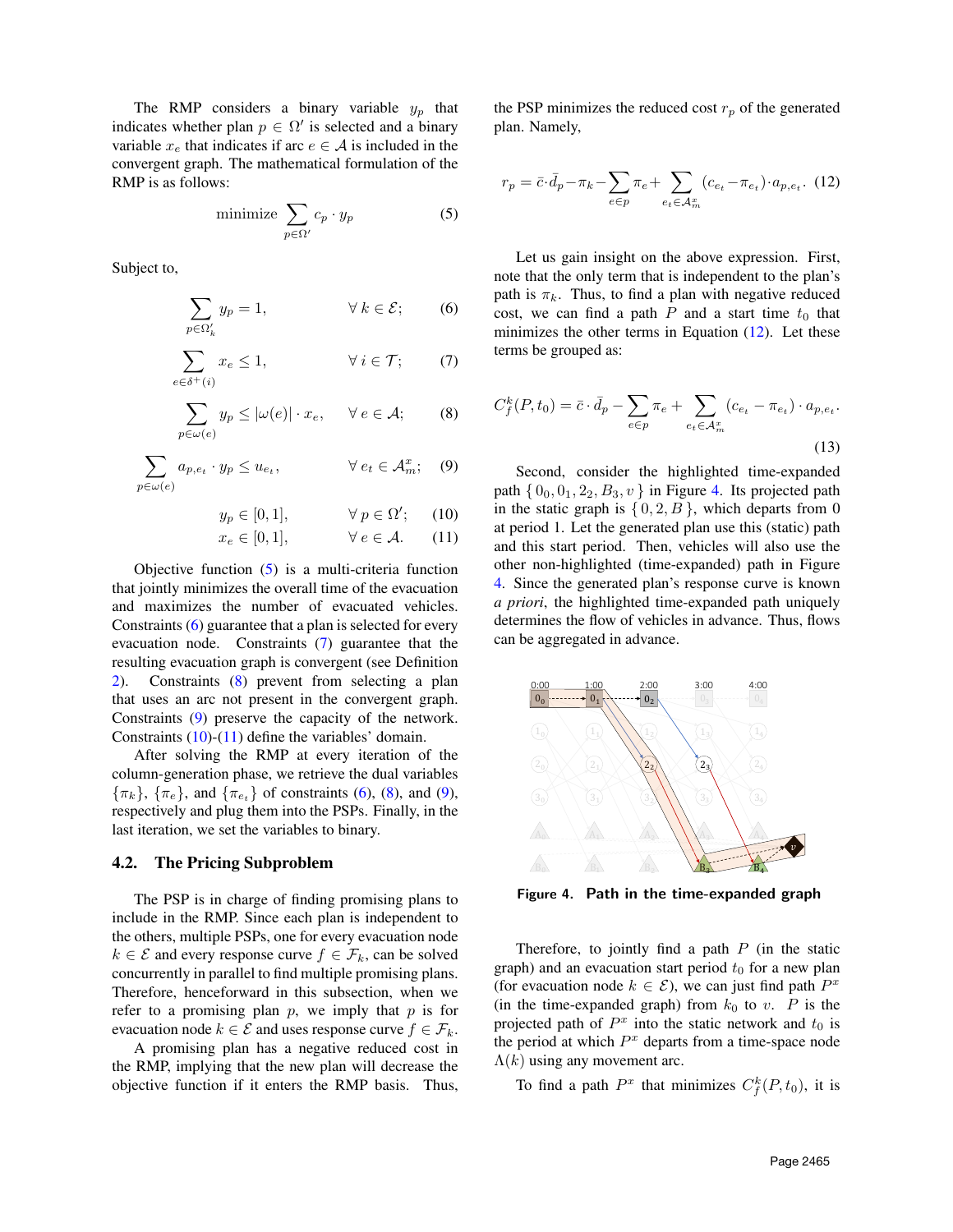necessary to define the following costs:

$$
c_{\alpha}^{\rm sp}=0, \qquad \qquad \forall \; \alpha \in \mathcal{A}_w^x.
$$

$$
(14)
$$

$$
c_{\alpha}^{\rm sp} = c_{(i_t, v)}^{\rm sp} = \bar{c} \cdot (d_k - F(h - t)), \qquad \forall \alpha \in \mathcal{A}_s^x; \tag{15}
$$

$$
c_{e_t}^{\text{sp}} = -\pi_e + \sum_{t'=t}^{h} (c_{e_{t'}} - \pi_{e_{t'}}) \cdot f(t'-t), \quad \forall \, e_t \in \mathcal{A}_m^x; \tag{16}
$$

Equation  $(15)$  accounts for the penalty cost of non-evacuated vehicles with the generated plan, which is the first term in Equation  $(13)$ . Since flows can be aggregated and the accumulated function  $F$  of the response curve is known *a priori*, the number of non-evacuated vehicles can be computed and thus, its penalty. Equation  $(16)$  aggregates future costs of every movement arc. However, there is a crucial consideration to note. The summation in Equation  $(16)$  accounts for the last summation in Equation  $(13)$  by aggregating future costs of the movement arcs. Nonetheless, note that in Equation [\(13\)](#page-4-9), there is one term  $\pi_e$  for every arc  $e \in p$ . However, note that all the movement arcs  $\mathcal{M}_e$  have the same term  $\pi_e$  in Equation [\(16\)](#page-5-1). It follows that the resulting path  $P<sup>x</sup>$  cannot have more than one movement arc  $\mathcal{M}_e$  of any  $e \in \mathcal{A}$  and hence

$$
\sum_{\alpha \in P^x} c_{\alpha}^{\text{sp}} = \sum_{(i_t, v) \in \mathcal{A}_s^x \cap P^x} \bar{c} \cdot (d_k - F(h - t)) - \sum_{e_t \in \mathcal{A}_m^x \cap P^x} \pi_e +
$$
\n
$$
\sum_{e_t \in \mathcal{A}_m^x \cap P^x} \sum_{t'=t}^h (c_{e_{t'}} - \pi_{e_{t'}}) \cdot f(t' - t)
$$
\n
$$
= \bar{c} \cdot \bar{d}_p - \sum_{e \in p} \pi_e + \sum_{e_t \in \mathcal{A}_m^x} (c_{e_t} - \pi_{e_t}) \cdot a_{p,e_t}
$$
\n
$$
= C_f^k(P, t_0) \tag{17}
$$

Thus, to find a path  $P^x$  that minimizes  $C_f^k(P, t_0)$ , we can find a shortest path in the time-expanded network, using cost  $c_{\alpha}^{\text{sp}}$  for every arc  $\alpha \in \mathcal{A}^x$ , and guaranteeing that no more than one movement arc  $\mathcal{M}_e$  is used for any static arc  $e \in A$ . Note that this last constraint is equivalent to  $P<sup>x</sup>$  not having more than one time-space node  $\Lambda(i)$  for any transit node  $i \in \mathcal{T}$ . Thence, each PSP is a SPPRC that ultimately produces elementary paths in the static graph as in [\[23\]](#page-9-22).

Let  $x_{\alpha}$  be a binary variable that indicates whether arc  $\alpha \in \mathcal{A}^x$  is used in path  $P^x$ . The mathematical

formulation of each PSP is as follows:

<span id="page-5-2"></span>
$$
\text{minimize } \sum_{\alpha \in \mathcal{A}^x} c_{\alpha}^{\text{sp}} \cdot x_{\alpha} \tag{18}
$$

<span id="page-5-0"></span>Subject to,

$$
\sum_{\alpha \in \delta^+(n)} x_{\alpha} - \sum_{\alpha \in \delta^-(n)} x_{\alpha} = \begin{cases} 1, & \text{if } n = k_0; \\ 0, & \forall n \in \mathcal{N}^x \setminus \{k_0, v\}; \\ -1, & \text{if } n = v; \end{cases}
$$
(19)

<span id="page-5-1"></span>
$$
\sum_{i_t \in \Lambda(i)} \sum_{e_t \in \delta^+(i_t) \cap \mathcal{A}_m^x} x_{e_t} \le 1, \qquad \forall i \in \mathcal{T};\tag{20}
$$

<span id="page-5-5"></span><span id="page-5-4"></span><span id="page-5-3"></span>
$$
x_{\alpha} \in \{0, 1\}, \quad \forall \alpha \in \mathcal{A}^x. \tag{21}
$$

Objective function [\(18\)](#page-5-2) minimizes the cost of  $P<sup>x</sup>$ . Constraints ([19](#page-5-3)) are the classical flow-balance constraints. Constraints [\(20\)](#page-5-4) are the resource constraints. Finally, constraints [\(21\)](#page-5-5) define the variables' domain.

Every PSP tries to find a plan  $p$  for evacuation node  $k \in \mathcal{E}$  using response curve  $f \in \mathcal{F}_k$ . After finding the constrained shortest path  $P^x$ , we can find all the remaining components of  $p$ . The path  $P$  can be obtained by projecting  $P<sup>x</sup>$  into the static network. The plan's start time  $t_0$  is the time at which  $P^x$  leaves a node  $\Lambda(k)$  using a movement arc. Formally,

$$
t_0 = \sum_{k_t \in \Lambda(k)} \sum_{e_t \in \delta^-(k_t)} t \cdot x_{e_t} \tag{22}
$$

By substituting Equations  $(17)$  and  $(13)$  into Equation [\(12\)](#page-4-7), the reduced cost  $r_p$  of the generated plan is

$$
r_p = \sum_{\alpha \in \mathcal{A}^x} c_\alpha^{\text{sp}} \cdot x_\alpha - \pi_k \tag{23}
$$

<span id="page-5-6"></span>Finally, if the reduced cost of the generated plan  $p$ satisfies  $r_p < 0$  and  $p \notin \Omega'_k$ , we include p in the subset of generated plans  $\Omega'_k$  and, consequently, in  $\Omega'$ . When no additional plan is generated, the column-generation phase ends and the last iteration solves the RMP as an IP with the generated plans.

The result of the algorithm is the set  $\Omega^{\prime\ast} \subset \Omega'$  of the selected plans, one for every evacuation node, which induce a convergent subgraph  $G^* = (\mathcal{N}^*, \mathcal{A}^*)$ .

#### 4.3. The Contraflow Extension

Our CG-CNP can be easily extended to consider contraflows by following the same intuition that Hasan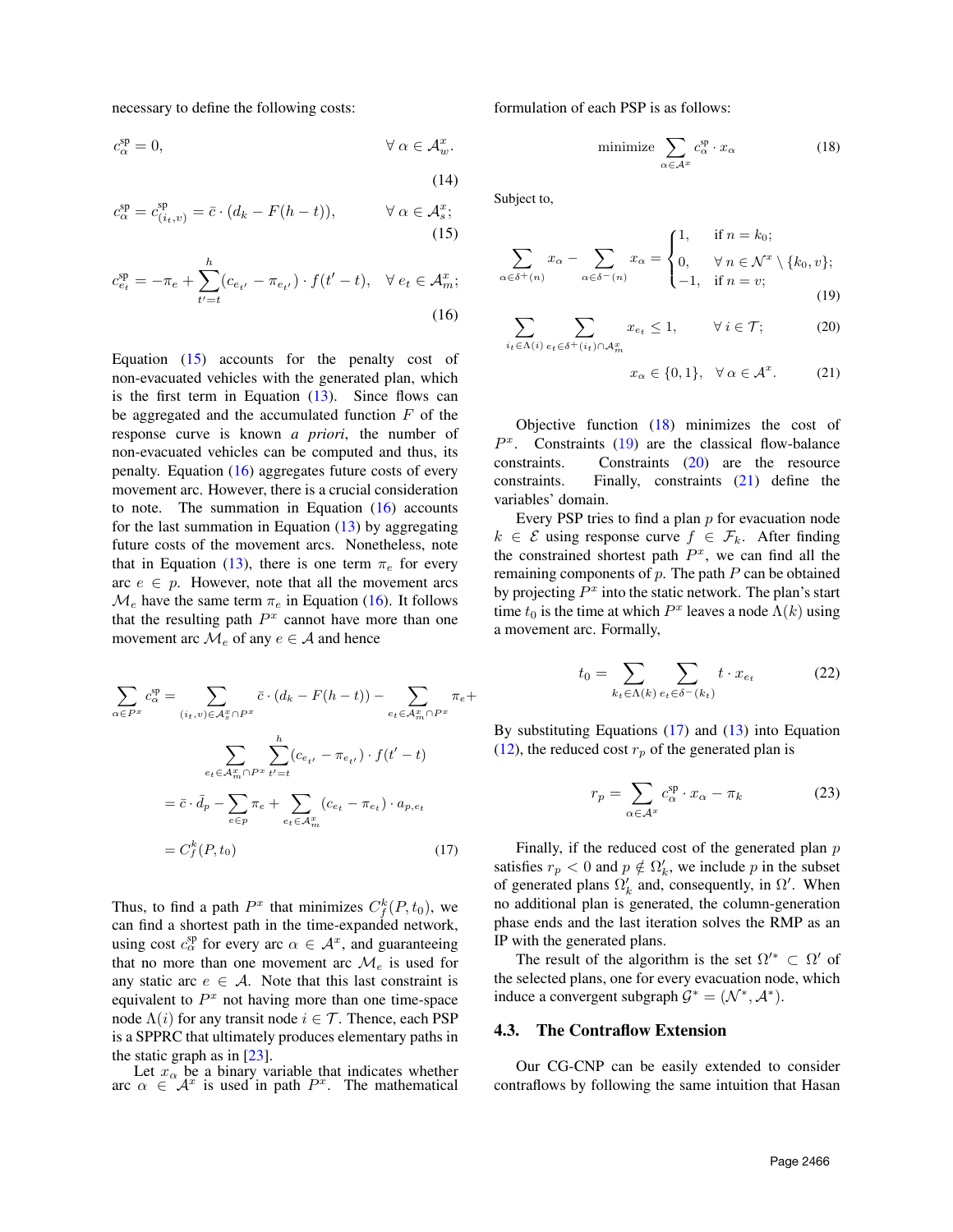and Van Hentenryck [\[4\]](#page-9-3) used to consider contraflows in the B-C algorithm proposed by Romanski and Van Hentenryck [\[17\]](#page-9-16). Because of Constraints [\(7\)](#page-4-2), which guarantee that the outdegree of every node is at most 1, it follows that arc  $e \in A_c$  and its opposite  $\bar{e} \in A_c$  cannot be in the resulting convergent graph  $\mathcal{G}^*$  at the same time. Therefore, if  $e \in \mathcal{A}_c$  is used in the resulting convergent graph (i.e.,  $e \in \mathcal{A}^*$ ), its opposite  $\overline{e}$  can be safely used in contraflow as it is guranteed that  $\bar{e}$  is not used by any other evacuation path (i.e,  $\bar{e} \notin A^*$ ).

Therefore, to consider contraflows, let  $u_e^o$  be the original capacity of arc  $e \in \mathcal{A}_c$ . Before constructing the time-expanded graph, we set the capacity of every arc  $e \in A_c$  to  $u_e = u_e^o + u_{\overline{e}}^o$ . Then, we proceed to build the time-expanded graph with the augmented capacities and execute the CG-CNP algorithm as usual. After its completion, we can easily determine whether an arc is used in contraflow by checking if the flow on its opposite arc exceeds its original capacity at any period.

$$
\mathcal{A}_{c}^{*} = \left\{ e \in \mathcal{A}_{c} \middle| \exists t \in \mathcal{H} \text{ s.t. } \sum_{p \in \Omega'^{*}} a_{p,\bar{e}_{t}} > \tau_{\bar{e}} \cdot u_{\bar{e}}^{o} \right\}
$$
\n(24)

#### 4.4. The Solution Approach for the PSP

When solving the RMP in the last iteration (as an IP), if  $\Omega'$  contains all the possible existing plans for every zone, then it is guaranteed that the optimal solution will be found. However, in practice, there are available only a small subset of generated plans. Having a larger set of plans increments the chances of finding a better solution in the last iteration. Nonetheless, to get a plan, every PSP must solve a SPPRC, which is  $N \mathcal{P}$ -hard [\[27\]](#page-9-26). Hasan and Van Hentenryck [\[23\]](#page-9-22) solved the SPPRC in every PSP using a Hybrid algorithm that has two stages. The first stage attempts to solve the SPPRC indirectly using the Recursive Enumeration Algorithm (REA)  $[24]$  to iteratively find k-shortest paths. The REA stops as soon as it finds a path  $P<sup>x</sup>$  that, when projected into the static graph, results in an elementary path P. However in practice, many instances required a large  $k$ , consuming limited memory and time. For that reason, they impose a  $K$  limit that, when reached, switches the Hybrid algorithm to the second stage that solves the SPPRC directly using a MIP solver. Therefore, the Hybrid algorithm can generate at most one plan per PSP.

In this paper, we use the *Pulse* algorithm by Lozano and Medaglia [\[27\]](#page-9-26) to directly solve the SPPRC in every PSP. The Pulse is an specialized algorithm for the SPPRC that has been successfully extended and used to solve different problems [\[30\]](#page-9-29). The key idea is to recursively propagate *pulses* from a source node towards an end node. As a pulse traverses the network from node to node, it builds a partial path  $P<sup>x</sup>$  and stores multiple attributes associated with it, such as the cumulative cost or resource consumption. At the core of the algorithm, the *pruning strategies* by *dominance*, *feasibility*, and *bounds* prevent the propagation of a pulse as soon as there is enough evidence that the partial path will not lead to a feasible or improved solution. Then, each pulse that reaches the final node contains all the information for a feasible path that is associated with a new plan. This plan is included in the subset of generated plans if it satisfies the reduced cost criterion. Hence, the key advantage of the Pulse over the Hybrid approach is its ability to generate multiple plans per PSP.

In our simplest version of the Pulse, we propagate pulses in the time-expanded network in a *forward* direction from the evacuation node  $k_0$  in each PSP towards the virtual sink node  $v$ . The resources are associated with each one of the transit nodes  $\mathcal{T}$ . Therefore, as soon as a pulse visits more than one node in  $\Lambda(i)$  for any  $i \in \mathcal{T}$ , we safely prune it because it has already consumed all the resource available. Additionally, for the pruning by dominance, we use an elitist rule by fixing one label in every node that stores the best cost among the paths that have visited them. Finally, we use the original prune by bounds.

One of our contributions is the flexibility when using the Pulse to discover even more plans per PSP. In case that more plans are needed for any reason, e.g., not all the evacuees could be evacuated, we can easily extend the Pulse to find more plans that could resolve this issue. To do so, we use the *Pulse F+B*: After running the forward Pulse in every PSP, we run a *backwards* Pulse from the virtual sink node  $v$  towards the evacuation node  $k_0$ . The Pulse F+B allows us to find new paths that may not be found in the forward direction, at the expense of more computational time, and with the potential benefit of finding new plans that could remedy any lack of options to completely evacuate the desired region. Experimental results presented in Section [5](#page-6-0) demonstrate the benefits of this approach.

### <span id="page-6-0"></span>5. The Case Study

Our case study is the evacuation of 38,343 vehicles in the Hawkesbury-Nepean (HN) floodplain, located at the north-west of Sydney, Australia. The resulting static graph has 80 evacuation nodes, 184 transit nodes, 5 safe nodes, and 580 edges. Our planning horizon is 10 hours with 5-minute periods, resulting in  $h = 120$ . We first present a comparison between the Hybrid and the Pulse algorithms for solving the PSPs in the CG-CNP. Then,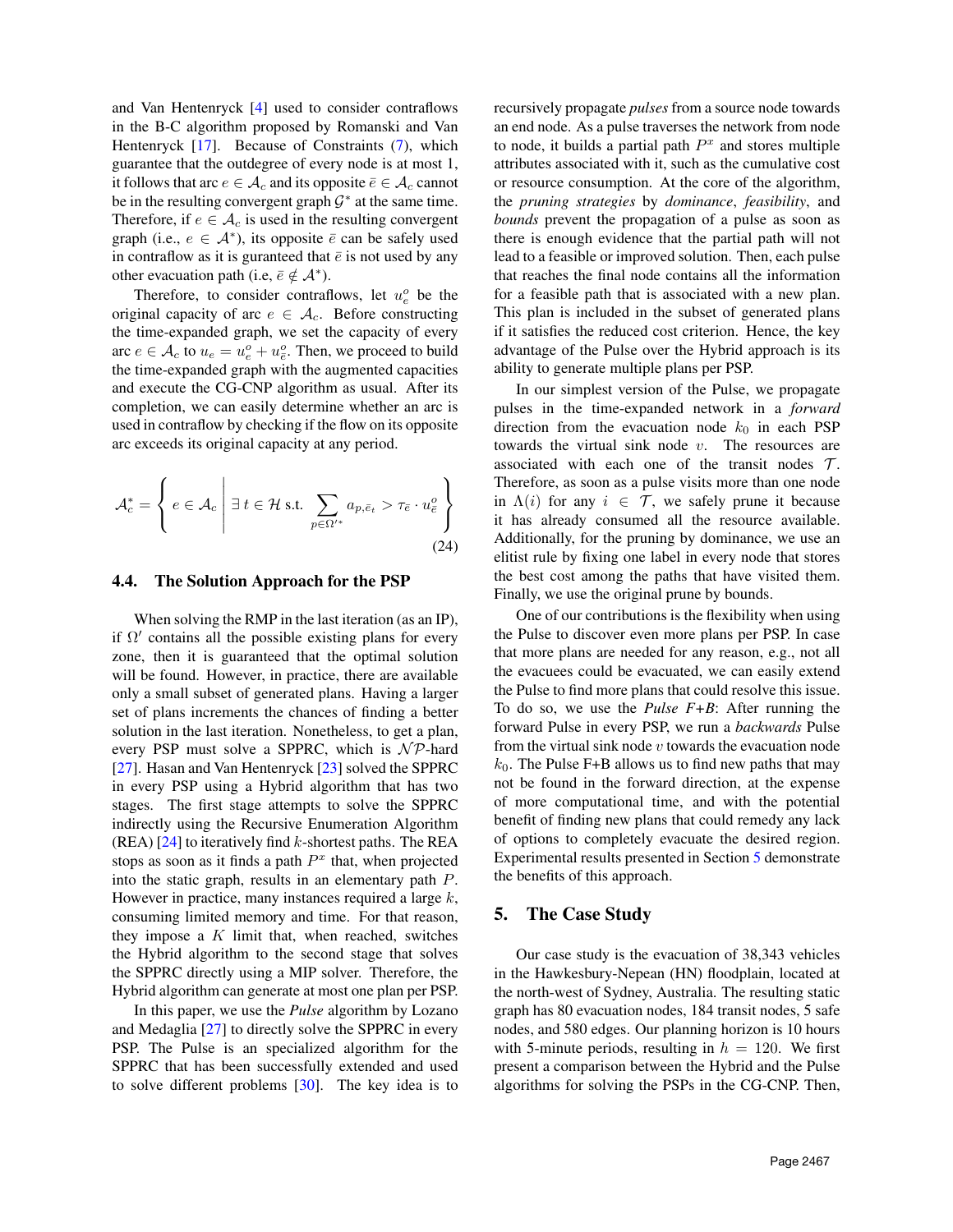we present a macroscopic evaluation of our algorithm and other algorithms in the literature for the ZEPP. Finally, we present a microscopic evaluation of the same algorithms using a traffic simulator. All of the algorithms were implemented in JAVA 8 and solved with GUROBI 9.2. All of our experiments were ran using a PC with an Intel® Core<sup>TM</sup> i7-1085H processor running at 2.7GHz, 32 GB RAM, and using Windows 10 Pro.

### 5.1. The Hybrid vs. Pulse Comparison

We ran the CG-CNP algorithm specifying a set of step response curves  $F$  with departure rates of 2, 5, 10, 25, and 50 vehicles per period. Additionally, we imposed a limit of 24 hours for the last iteration and a limit of 48 hours for all the algorithm. We set a  $K$  limit of  $10<sup>5</sup>$  paths for the REA and a time limit of 300 seconds in the MIP for the SPPRC in the Hybrid algorithm.

Table [1](#page-8-1) presents the results of the CG-CNP. We first focus our attention on the rows associated with the Pulse and the Hybrid approaches in both settings without and with contraflows. We can evidence that the Pulse generates more plans, which allow the column-generation phase to converge in fewer iterations and in less computational time. Figure [5](#page-7-0) presents a clear picture of how drastically the Pulse outperforms the Hybrid algorithm when solving all the PSPs in every iteration of the column-generation phase (in the scenario without contraflows). The average speedup achieved is up to 47.8 when the Pulse is faster and 20.2 in general. Furthermore, the plans generated allow the last iteration to converge even faster to a final solution (Column 7). Overall, the Pulse always outperforms the Hybrid algorithm in terms of CPU time. This is specially relevant considering that the CG-CNP is a heuristic algorithm for the CNP-ZEPP.

Now, we focus our attention on the Pulse F+B. Overall, the additional plans found with the backwards Pulse heavily impact the time to solve the RMP in the last iteration of the algorithm. However, this approach is the one that produces the best objective functions. In the setting with contraflows, the new experiment also evacuates everyone within the same evacuation time as the forward Pulse. In contrast, without contraflows, neither the Pulse nor the Hybrid approaches can evacuate all the vehicles. However, with the additional plans found with the Pulse F+B, the algorithm is not only able to evacuate all the vehicles but it does more efficiently (i.e., 585 mins). A possible rationale for this behavior is that the backwards Pulse, due to its nature, discovers new paths from the future to the past that could not be found using the forward Pulse.



<span id="page-7-0"></span>Figure 5. Time (mins) solving the PSPs

### 5.2. The Macroscopic Comparison

We now compare our CG-CNP algorithm for the CNP-ZEPP against the B-C for the C-ZEPP [\[17\]](#page-9-16), and the CG-NP for the NP-ZEPP  $[23]$ . We use the results of the B-C algorithm for minimizing the clearance time and imposing a time limit of 300 seconds on the FSP. For the CG-NP, we used the same parameters as the CG-CNP. Table [2](#page-8-2) presents the results of all the algorithms. Among the three versions of the ZEPP, the C-ZEPP is the most relaxed one because it allows evacuation schedules without conservative departure rates that can be interrupted anytime. On the other hand, the CNP-ZEPP is the most constrained version because it requires paths to be convergent and schedules to be non-preemptive with conservative departure rates. Both the B-C and the CG-NP, which solve more relaxed versions of the ZEPP, are able to evacuate 100% of the vehicles. However, the CG-CNP with neither the Hybrid nor the Pulse, which solve the most constrained version of the ZEPP, can evacuate them all. Columns 6 and 9 clearly show that as the problem becomes more constrained, the evacuation takes more time.

An interesting insight from Columns 4 and 7 is that the convergent constraints in the RMP allow the CG-CNP converge faster than the CG-NP. Moreover, considering contraflows relaxes the capacity constraints and allows all the CG algorithms to find a final solution even faster. Then, convergent plans are inherently amenable to contraflows.

### 5.3. The Microscopic Evaluation

None of the above models capture microscopic attributes that ultimately affect the evacuation dynamics. For this reason, similarly to Hasan and Van Hentenryck [\[8\]](#page-9-7), we use Sumo (Simulation for Urban Mobility) traffic simulation package [\[31\]](#page-9-30) to evaluate the performance of the generated evacuation plans in a more realistic scenario. We use actual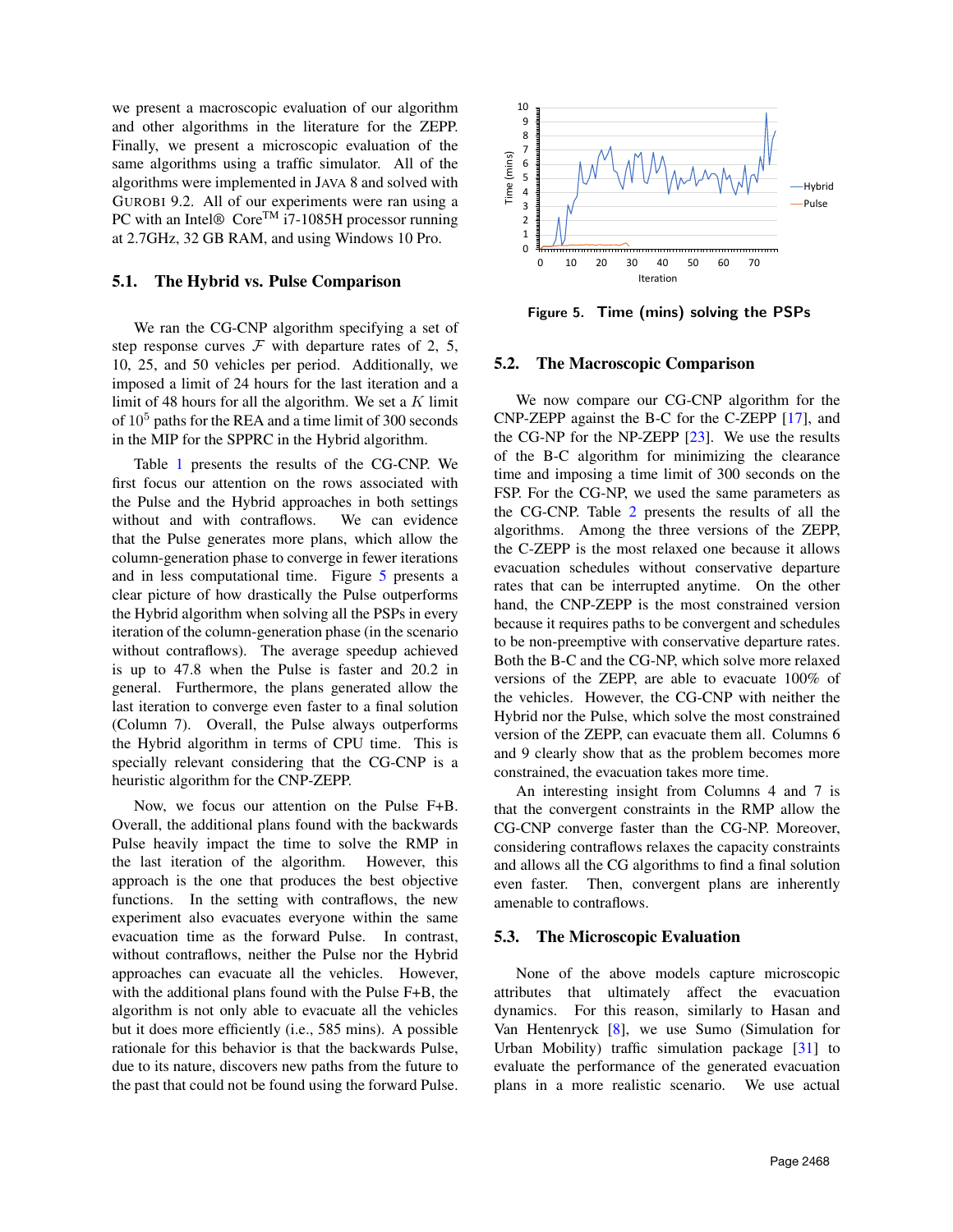| $\ldots$           |                                     |                         |                         |                           |                                          |                           |                                          |                           |                         |                                  |
|--------------------|-------------------------------------|-------------------------|-------------------------|---------------------------|------------------------------------------|---------------------------|------------------------------------------|---------------------------|-------------------------|----------------------------------|
| <b>Contraflows</b> | algorithm<br>used in<br><b>PSPs</b> | Column-generation phase |                         |                           |                                          | <b>Last iteration</b>     |                                          | Algorithm                 |                         |                                  |
|                    |                                     | Generated<br>plans      | Number of<br>iterations | <b>CPU</b> time<br>(mins) | <b>Final objective</b><br>function value | <b>CPU</b> time<br>(mins) | <b>Final objective</b><br>function value | <b>CPU</b> time<br>(mins) | Evacuated<br>percentage | <b>Evacuation</b><br>time (mins) |
| N <sub>0</sub>     | Hybrid                              | 11.312                  | 77                      | 408.43                    | 8.815.61                                 | 291.03                    | 20,857,053.13                            | 699.46                    | 99.14                   | 590                              |
|                    | Pulse                               | 17.284                  | 30                      | 104.82                    | 8.815.61                                 | 43.45                     | 36,995,819.98                            | 148.28                    | 98.72                   | 590                              |
|                    | Pulse F+B                           | 40.567                  | 20                      | 514.96                    | 8.815.61                                 | .440.02                   | 13.731.27                                | 1.954.98                  | 100.00                  | 585                              |
| Yes                | Hybrid                              | 3.023                   | 49                      | 14.13                     | 6.202.69                                 | 1.19                      | 8.631.05                                 | 15.34                     | 100.00                  | 470                              |
|                    | Pulse                               | 3.517                   | 28                      | 5.91                      | 6.202.69                                 | 2.41                      | 8.536.44                                 | 8.36                      | 100.00                  | 455                              |
|                    | Pulse F+B                           | 5.834                   | 20                      | 4.86                      | 6.202.69                                 | 21.43                     | 8.312.58                                 | 26.31                     | 100.00                  | 455                              |

<span id="page-8-1"></span>Table 1. Results of the CG-CNP algorithm for the CNP-ZEPP

<span id="page-8-2"></span>

|  | Table 2. Macroscopic results |  |
|--|------------------------------|--|
|--|------------------------------|--|

| <b>Problem</b>    | <b>Algorithm</b> | Version                          |                              | <b>Without contraflows</b> |                                  | With contraflows          |                                |                                  |  |
|-------------------|------------------|----------------------------------|------------------------------|----------------------------|----------------------------------|---------------------------|--------------------------------|----------------------------------|--|
|                   |                  |                                  | CPU time<br>(mins)           | Evacuated<br>percentage    | <b>Evacuation</b><br>time (mins) | <b>CPU</b> time<br>(mins) | <b>Evacuated</b><br>percentage | <b>Evacuation</b><br>time (mins) |  |
| C-ZEPP<br>NP-ZEPP | $B-C$<br>$CG-NP$ | Min. clearance<br>Hybrid         | 0.26<br>2.881.40             | 100.00<br>100.00           | 335<br>480                       | 1.10<br>1.495.72          | 100<br>100                     | 210<br>245                       |  |
| <b>CNP-ZEPP</b>   | CG-CNP           | Hybrid<br>Pulse<br>Pulse $F + B$ | 699.46<br>148.28<br>1.954.98 | 99.14<br>98.72<br>100.00   | 590<br>590<br>585                | 15.34<br>8.36<br>26.31    | 100<br>100<br>100              | 470<br>455<br>455                |  |

data of the road network such as speed limits, lane counts, and GPS coordinates to construct a simulation that considers vehicles' instantaneous speed, safe distances between vehicles, car-following behavior, and lane-changing behavior. The path and departure times for the evacuated vehicles are retrieved from the solutions of the algorithms exactly as generated.

Table [3](#page-8-3) presents the results of the single-run simulation of the five algorithms' solutions without contraflows. Note that the evacuated percentages achieved with the five simulations are equal to the macroscopic results. However, the evacuation times are different. For this reason, we calculated the evacuation time ratio as the fraction between the microscopic (numerator) and the macroscopic (denominator) evacuation times. A ratio closer to 1 indicates that the gap between the optimization and the simulation times is lower, which makes the optimization solution more realistic.

In the B-C algorithm, the generated schedule specifies departure rates that could induce the utilization of the road network at full capacity. Thus, in the simulation, the road network gets saturated, producing congestion hot spots that severely delay the evacuation. So the simulation time becomes greater than the optimization time, causing a ratio above 1. However, with the CG algorithms, the non-preemptive schedules with conservative departure rates prevent the road network to be used at its full capacity. Thus, in the simulation, the produced delay due to congestion is so small that it cannot overcome the overestimation of the transit times due to time discretization. Thus, the simulation times becomes lesser than the optimization times, so ratios are below 1. Overall, convergent paths and non-preemptive schedules with conservative rates allow the generated plans to be more realistic and behave accordingly in real-world scenarios.

<span id="page-8-3"></span>Table 3. Microscopic results without contraflows

|           | Simulated solution | Evacuated  | <b>Evacuation</b> | <b>Evacuation</b><br>time ratio |  |
|-----------|--------------------|------------|-------------------|---------------------------------|--|
| Algorithm | <b>Version</b>     | percentage | time (mins)       |                                 |  |
| B-C       | Min. clearance     | 100.00     | 398.82            | 1.19                            |  |
| $CG-NP$   | Hybrid             | 100.00     | 402.18            | 0.84                            |  |
| CG-CNP    | Hybrid             | 99.14      | 562.47            | 0.95                            |  |
|           | Pulse              | 98.72      | 567.73            | 0.96                            |  |
|           | $Pulse$ $F+R$      | 100.00     | 544 12            | 0.93                            |  |

## <span id="page-8-0"></span>6. Concluding Remarks

In this paper we presented a column-generation algorithm for zone-based evacuation planing that, for the first time, jointly produces convergent evacuation paths, determines non-preemptive schedules, and selects roads to be used in contraflow. The key idea of the algorithm is to use time-response curves with conservative departure rates that prevent the road network to be used at its full capacity. We embedded the Pulse algorithm within our CG to find high-quality solutions efficiently. We compared our results against existing models in the literature that produce separately convergent paths or non-preemptive schedules. When evaluated under the lens of a microscopic traffic simulation, the joint use of convergent paths and non-preemptive schedules produce plans closer to real-world settings. Overall, our